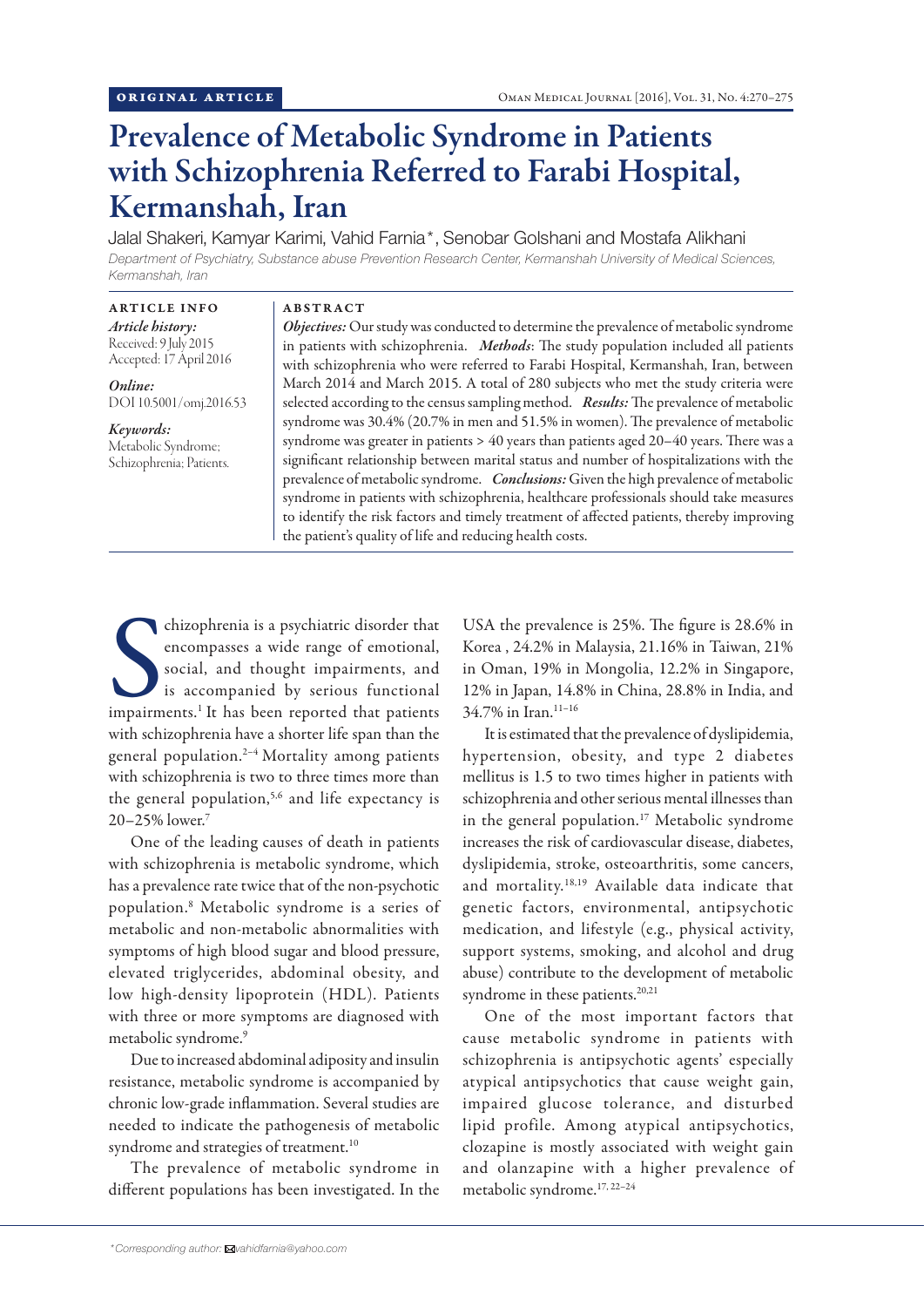McEvoy et al, $^{25}$  reported that the prevalence of metabolic syndrome in patients with schizophrenia was 40.9–42.7%. This figure was 51.6–54.2% in women compared to 36.0–36.6% in men. The results of logistic regression showed that age, race, and ethnicity are covariates of metabolic syndrome. Another study reported the prevalence of metabolic syndrome as 43.6% (39.0% in men and 55.9% in women).<sup>26</sup>

A study conducted in Iran used the National Cholesterol Education Program Adult Treatment Panel III (NCEP ATP III) criteria to calculate that the prevalence of metabolic syndrome was 39.8% in women admitted to the psychiatric ward of 22nd Bahman Hospital, Mashhad. The mean age of patients with metabolic syndrome was higher than the general population. There was a significant relationship between metabolic syndrome and the variables marital status, education level, and age. There was no significant relationship between medication type, dosage and duration, psychiatric disease type, and the prevalence of metabolic syndrome.<sup>27</sup> In another study, the overall prevalence of metabolic syndrome in patients with schizophrenia was 18% and in the control group was 6.5%. However, fasting blood glucose and waist circumference were higher in patients with schizophrenia than in controls; there were no significant results for the other factors of metabolic syndrome.28

New research suggests medication for treatment of metabolic syndrome. For example, one study concluded that losartan and enalapril can significantly affect markers of metabolic syndrome and may treat hypertension in patients with schizophrenia with markers of metabolic syndrome.29

Given the high prevalence of metabolic syndrome among patients with schizophrenia and the relationship between metabolic syndrome and mortality, we conducted this study to determine the prevalence of metabolic syndrome in patients with schizophrenia referred to Farabi Hospital, Kermanshah, Iran. This information could be used to find preventive strategies to improve the quality of life and reduce health care costs in patients with schizophrenia.

## METHODS

This cross-sectional study was approved by the ethics committee of the Kermanshah University of Medical

Sciences before the collection of data. The study population included all patients with schizophrenia who were referred to Farabi Hospital, between March 2014 and March 2015. The total number of patients referred was 502. Patients with pure schizophrenia treated with antipsychotics agents were included in the study. Patients with other psychiatry diseases, any medical diseases like hypertension, diabetes, thyroid diseases, those having electroconvulsive therapy (ETC), or treatment with medications except antipsychotic agents were excluded. Schizophrenia was diagnosed by psychiatrists according to the latest criteria of the Diagnostic and Statistical Manual of Mental Disorders, edition five (DSM-V).

A total of 280 patients were selected by census sampling. After obtaining informed consent from the patients or their legal guardian, data gathering was done through a demographic questionnaire and paraclinical tests and anthropometric measurements. Metabolic syndrome was diagnosed according to the latest NCEP ATP III criteria (2001). Any patients with the following symptoms were considered to have metabolic syndrome: 1) large waist circumference (102 cm [40 in.] for men and 88 cm [35 in.] for women); 2) elevated triglycerides (150 mg/dL); 3) low HDL-C (40 mg/dL in men and 50 mg/dL in women); 4) hypertension (130/85 mmHg); and 5) impaired fasting glucose  $(110 \text{ mg/dL})^{30}$ 

Patients were weighed wearing minimal clothing and no shoes and using a digital scale (to the nearest 100 g). Their height was measured using a height meter with an accuracy of one millimeter. Waist circumference was measured at the thinnest part of the waist. Blood pressure was measured following two hours of low activity, and no tea or coffee consumption or smoking. If there was no history of hypertension, but high blood pressure was detected, the patient's blood pressure was measured again after an hour to confirm the diagnosis of hypertension. Blood sugar and lipids were measured in the Endocrine Research Center laboratory by spectrophotometry.

Data analysis was performed by SPSS Statistics (SPSS Statistics Inc., Chicago, US) and associations between the data were found using the chi-square test and logistic regression. Patients were divided into two groups of those under 40 years old and those above 40 years old for the purpose of performing logistic regression for the age variable. Individuals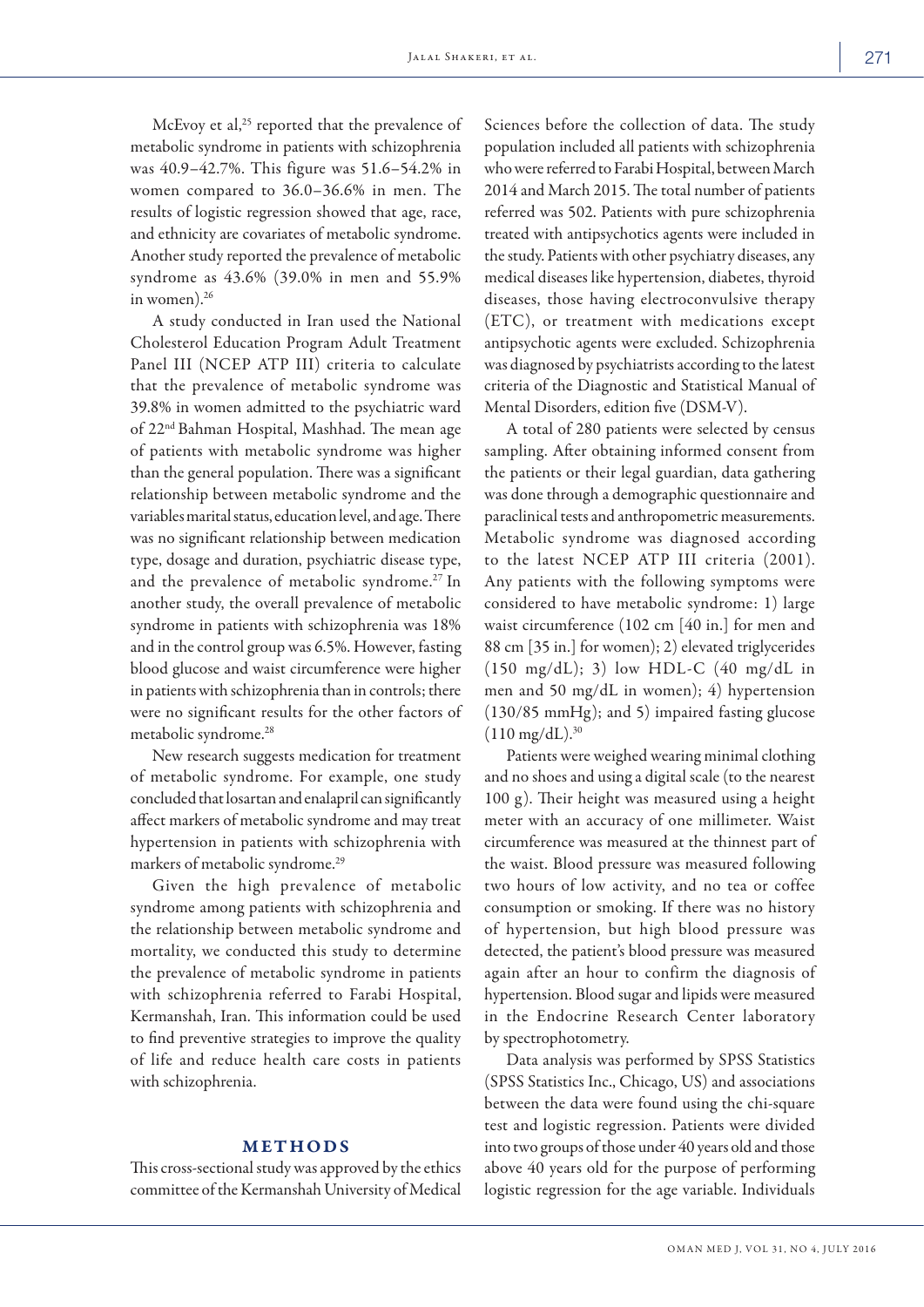were considered either married or single and then the comparison was made between the two groups.

# RESULTS

Our patient sample consisted of 280 patients with schizophrenia (193 male and 87 female). The prevalence of metabolic syndrome was 30.4%. Metabolic syndrome was diagnosed according to the criteria of the NCEP ATP III.28 The prevalence of different components of the metabolic syndrome in patients with schizophrenia who suffered from metabolic syndrome were included: waist > 102 cm, 9.4%; fasting blood sugar  $> 110$  mg/dL, 4.4%; HDL > 50 mg/dL, 48.2%; systolic blood pressure > 130/≥ 85 mmHg, 7.1%; and triglycerides > 110 mg/dL, 30.6%. Because of the small sample size, the prevalence of metabolic syndrome based on the kind of antipsychotic agent was not evaluated, and it is one of the limitations of this study [Table 1].

The majority of patients were aged > 40 years  $(n = 193, 68.9\%)$ , and the remaining patients were between 20 and 40 years old ( $n = 87, 31.1\%$ ) [Table 2]. In the population, 195 (69.6%) patients were single, 40 (14.3%) were married, and 41 (14.6%) were divorced. Thirty-two (11.4%) patients were illiterate, 49 (17.5%) were primary school educated, 59 (21%) were high school educated, 94 (33.5%) held diplomas, 33 (11.7%) held a college diploma, and 13 (4.6%) held licentiate degrees or higher. There was no significant relationship between education level and the prevalence of metabolic syndrome. Fifty-eight (20.7%) patients had history of one admission and 222 (79.2%) patients had more than one hospitalization.

Logistic regression analysis results indicate that the male schizophrenic patients are less likely to have metabolic syndrome than female patients (odds ratio (OR) =  $0.19, p < 0.010$ ) [Table 3]. The results showed that in over 40 years old patients, the risk of metabolic syndrome was more than those under 40 years old (OR =  $2.53$ ,  $p = 0.010$ ). The results showed that the prevalence of metabolic syndrome in patients with a history of several admissions was more than patients who had been admitted once (OR = 3.80,  $p < 0.010$ ). The results showed that concerning the relation of marital status and prevalence of metabolic syndrome; metabolic syndrome was more prevalent in married and divorced people than singles (OR =  $2.01, p = 0.030$ .

Table 1: Frequency components of metabolic syndrome and antipsychotic agents in patients with schizophrenia.

| Variable                             | Metabolic syndrome, n (%) |           |  |  |  |  |
|--------------------------------------|---------------------------|-----------|--|--|--|--|
|                                      | Yes                       | No        |  |  |  |  |
| Components of the metabolic syndrome |                           |           |  |  |  |  |
| Waist $> 102$ cm                     | 8(9.4)                    | 24(12.3)  |  |  |  |  |
| $FBS > 110$ mg/dL                    | 4(4.7)                    | 22(11.3)  |  |  |  |  |
| $HDL > 50$ mg/dL                     | 41(48.2)                  | 80(41.0)  |  |  |  |  |
| $SBP > 130 / \geq 85$ mmHg           | 6(7.1)                    | 24(12.3)  |  |  |  |  |
| TG > 110mg/dL                        | 26(30.6)                  | 45(23.1)  |  |  |  |  |
| Total                                | 85 (30.4)                 | 195(69.6) |  |  |  |  |
| Antipsychotic agents                 |                           |           |  |  |  |  |
| Olanzapine                           | 45(16.7)                  | 117(41.8) |  |  |  |  |
| Risperidone                          | 9(3.2)                    | 60(21.4)  |  |  |  |  |
| Quetiapine                           | 31(11.1)                  | 0(0)      |  |  |  |  |
| Clozapine                            | 0(0)                      | 12(4.3)   |  |  |  |  |
| Aripiprazole                         | 0(0)                      | 6(2.1)    |  |  |  |  |
| Total                                | 85 (30.4)                 | 195(69.6) |  |  |  |  |

*FBS: fasting blood sugar; HDL: high-density lipoprotein; SBP: systolic blood pressure; TG: triglycerides.*

# Table 2: The relationship between metabolic syndrome and gender, age, marital status, education, and hospital admission.

| Variable                 | Metabolic syndrome,<br>$n(\%)$ | <i>p</i> -value |       |
|--------------------------|--------------------------------|-----------------|-------|
|                          | <b>Yes</b>                     | N <sub>o</sub>  |       |
| <b>Sex</b>               |                                |                 |       |
| Female                   | 45 (51.7)                      | 42(48.3)        | 0.001 |
| Male                     | 40(20.7)                       | 153(79.3)       |       |
| Total                    | 85 (30.4)                      | 195(69.6)       |       |
| Age, years               |                                |                 |       |
| $20 - 40$ years          | 87(31.1)                       |                 | 0.010 |
| $> 40$ years             | 193 (68.9)                     |                 |       |
| <b>Marital</b> status    |                                |                 |       |
| Married                  | 19(43.2)                       | 25(56.8)        | 0.010 |
| Single                   | 48 (24.6)                      | 147(75.4)       |       |
| Divorced                 | 18(8.5)                        | 195(91.5)       |       |
| Education                |                                |                 |       |
| Illiterate               | 19(59.4)                       | 13(40.6)        | 0.250 |
| Primary school           | 6(12.2)                        | 43(87.8)        |       |
| High school              | 13(22.0)                       | 46(78.0)        |       |
| Diploma                  | 40(42.6)                       | 54(57.4)        |       |
| College diploma          | 0(0)                           | 33 (100)        |       |
| Licentiate and<br>higher | 7(53.8)                        | 6(46.2)         |       |
| Hospital admission       |                                |                 |       |
| $\langle$ 1              | 6(10.3)                        | 52(89.7)        | 0.010 |
| >1                       | 79 (35.6)                      | 143(64.4)       |       |

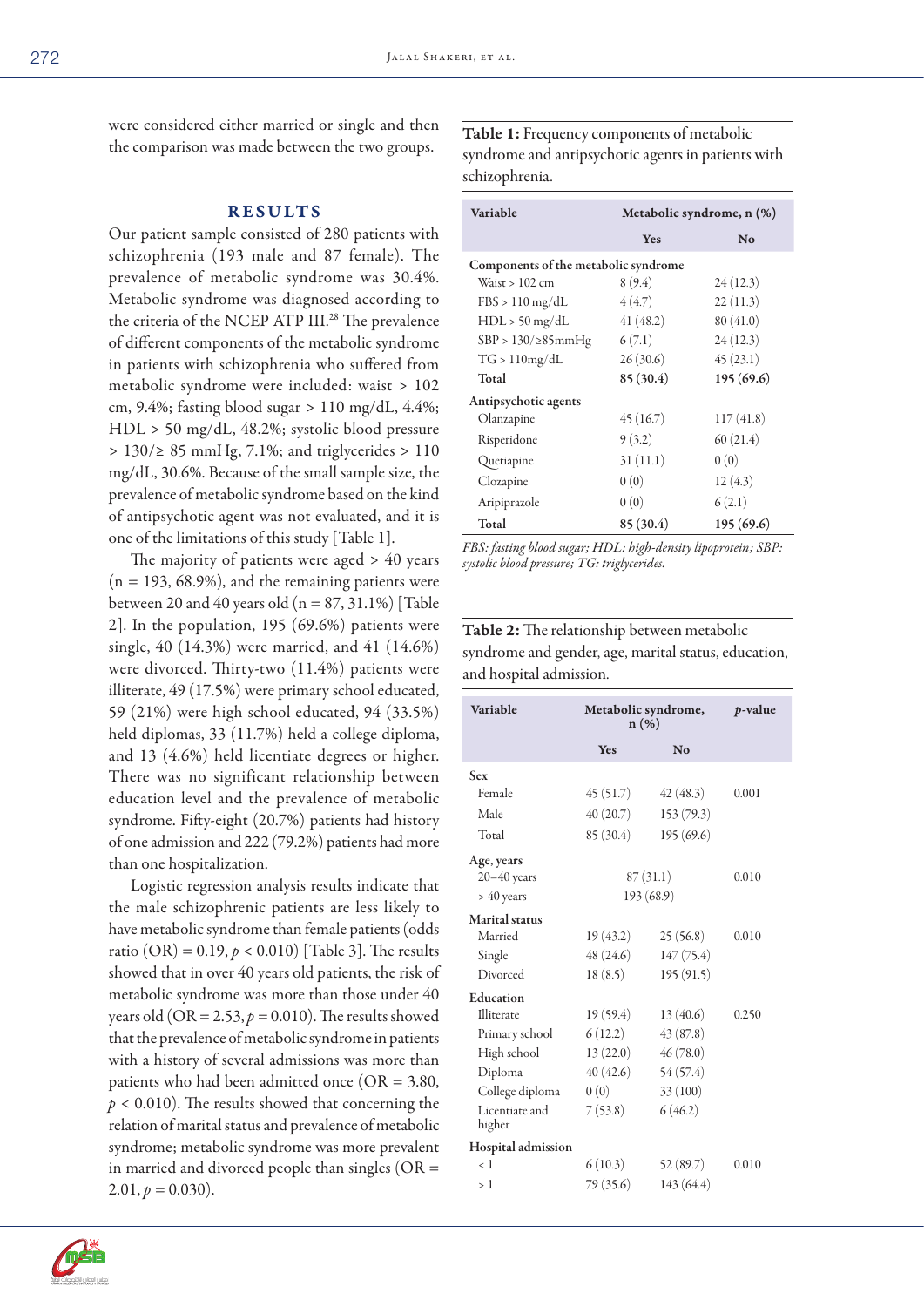| Variable         | B       | Sig.  | Exp(B) | 95.0% CI for $Exp(B)$ |       |
|------------------|---------|-------|--------|-----------------------|-------|
|                  |         |       |        | Upper                 | Lower |
| Gender (male)    | $-1.64$ | 0.001 | 0.19   | 0.10                  | 0.35  |
| Age $> 40$ years | 0.90    | 0.010 | 2.53   | 5.13                  | 1.25  |
| > 1 admission    | 1.37    | 0.002 | 3.80   | 8.89                  | 1.63  |
| Marital status   | 0.69    | 0.030 | 2.01   | 2.86                  | 1.50  |

Table 3: Factors predicting the presence or absence of metabolic syndrome in the studied sample.

*B:standardized regression coefficients; Sig: significance level, CI: confidence interval; Exp(B): Exponential(B) or odds ratio.*

#### DISCUSSION

We sought to determine the prevalence of metabolic syndrome in patients with schizophrenia. In this study, according to NCEP ATP III criteria, the prevalence of metabolic syndrome was 30.4%. Prior research conducted on patients with schizophrenia, prevalence of metabolic syndrome has been reported to be 31.8%,<sup>31</sup> 40.09–42.7%,<sup>25</sup> 18%,<sup>30</sup> and 43.6%.<sup>26</sup> In Iran, the prevalence of metabolic syndrome in the general population is 34.7%11 and in other mental disorders such as depression, bipolar disorder, alcoholism, and other psychiatric disorders and attempted suicide is 48.1%, 38.3%, 5.1%, 23.1%, <sup>31</sup> and 52%, respectively. These differences may be the result of genetic factors, environmental conditions, and the lifestyle of the populations concerned.

The results of the present study showed that the prevalence of metabolic syndrome in men was 20.7% and 51.5% in women. Logistic regression analysis results indicate that the risk was higher for women than men. McEvoy et al,<sup>25</sup> showed that the prevalence rate of metabolic syndrome was 51.6–54.2% in women and 36–36.6% in men. Another study reported that the prevalence of metabolic syndrome was 39% in men and 55.9% in women.<sup>25</sup> The high prevalence of metabolic syndrome in women may be due to a more sedentary lifestyle, obesity (especially due to generally having a wider waist circumference compared to men), and hormonal problems.

There was a significant relationship between age and prevalence of metabolic syndrome in patients with schizophrenia. The prevalence of metabolic syndrome increased with increasing age. This could be due to the higher prevalence of obesity and lipid disorders in old age. These findings are consistent with the results of previous studies.<sup>26,27</sup> There was a significant relationship between marital status and the prevalence of metabolic syndrome. In married and divorced people, the prevalence of metabolic syndrome was more than that of singles. Saadatian et al,<sup>27</sup> showed that 75.6% of patients with metabolic syndrome and 53.2% of those without metabolic syndrome were married. However, Sweileh et al,<sup>26</sup> found no meaningful relationship between marital status and the prevalence of metabolic syndrome.

The majority of patients in this study did not have metabolic syndrome. Alcohol use is an important risk factor for metabolic syndrome. Alcohol causes a disturbed lipid profile, impaired glucose tolerance test (GTT), and abdominal obesity. In this study, none of the patients consumed alcohol, which is one possible reason why the prevalence of metabolic syndrome was less in men than the other populations. Also, we excluded patients with a positive history of drug abuse, which could affect the prevalence of metabolic syndrome.

The differences in the results of the prevalence of metabolic syndrome between different studies conducted in Iran may be due to the different sample sizes or study methodology. For example in the study of Fagheh Eimani et al,<sup>28</sup> the prevalence of metabolic syndrome in patients with schizophrenia was 18% and in the control group, it was 5.6%. This is lower than the prevalence of metabolic syndrome in our study.

The results of present study showed no significant relationship between educational level and the prevalence of metabolic syndrome. However, Saadatian et al,<sup>27</sup> reported a significant relationship between the level of education and the prevalence of metabolic syndrome: 65% of patients with metabolic syndrome were illiterate while 70% of patients who did not have metabolic syndrome were educated.

We observed a significant relationship between the number of admissions, duration of schizophrenia, and the prevalence of metabolic syndrome. In people diagnosed with schizophrenia for more than one year, the prevalence of metabolic syndrome was higher. These results were consistent with the study performed by Heiskanen et al.32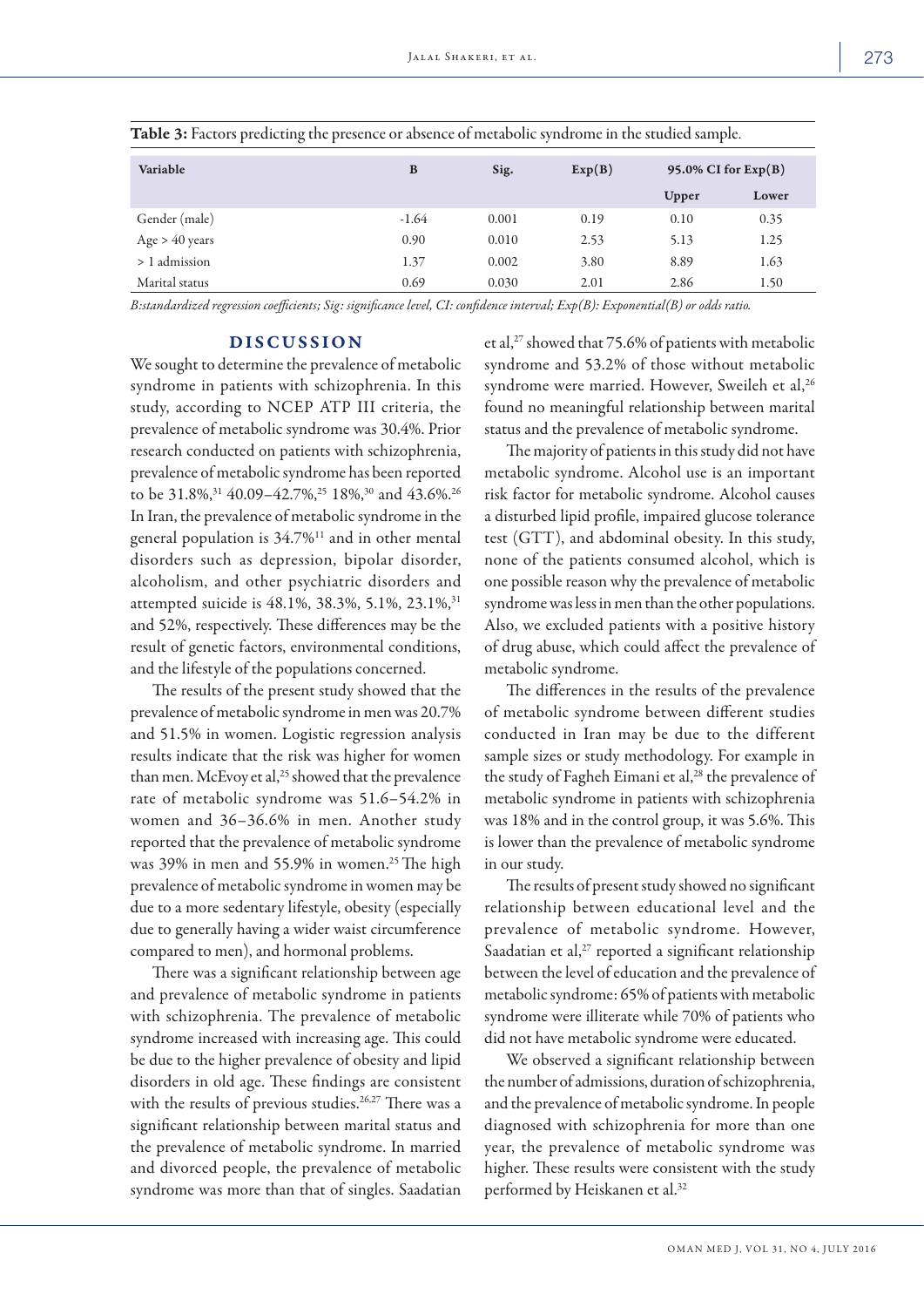We did not look at the prevalence of metabolic syndrome and its various antipsychotic agents due to small sample size and short duration of the study. Previous studies have shown a higher risk of metabolic syndrome with some antipsychotics compared to the others.8 Clozapine and olanzapine have the highest potential for triggering metabolic abnormalities.<sup>11</sup> These compound have been previous associated with overweight,<sup>33</sup> elevation of insulin, and increase of lipids that result in atherosclerosis.34,35 But the results of some studies showed no relationship.27,31 Due to the difference in published data, more studies are needed in this area to determine the medications that can be prescribed that have fewer metabolic side effects. In patients with schizophrenia and metabolic syndrome, antipsychotic agents' that cause less weight gain such as quetiapine, aripiprazole, and atypical antipsychotics such as perphenazine should be prescribed. Additional studies should also be performed to determine the prevalence of metabolic syndrome in other psychiatric patients. Our study represents the patients with schizophrenia who were admitted to Farabi Hospital, Kermanshah, Iran, and therefore caution is needed in generalizing the results.

## CONCLUSION

Given the high prevalence of metabolic syndrome in patients with schizophrenia, there is a need to monitor the physical activity and diet of these patients. Healthcare professions should be trained to identify patients with schizophrenia who suffer from metabolic syndrome.

#### *Disclosure*

The authors declared no conflicts of interest. No funding was received for this study.

#### *Acknowledgments*

The authors would like to thank all the staff of the Farabi Hospital of Kermanshah for their cooperation in data collection. They are also grateful to the Substance Abuse Prevention Research Center, Kermanshah University of Medical Sciences, Kermanshah.

#### references

- Sadock BJ, Sadock VA, Kaplan HI, editors. Kaplan & Sadock's Synopsis of Psychiatry: Behavioral Sciences/ Clinical Psychiatry. 10<sup>th</sup> edition. Philadelphia: Lippincott<br>and Wilkins; 2007. p. 467-477.
- 2. McGrath J, Saha S, Chant D, Welham J. Schizophrenia: a concise overview of incidence, prevalence, and mortality.

Epidemiol Rev 2008;30:67-76.

- 3. Sperling W, Biermann T. Mortality in patients with schizophrenia. Lancet 2009, 374(9701):1592;author reply 1592–1593.
- 4. Tiihonen J, Lönnqvist J, Wahlbeck K, Klaukka T, Niskanen L, Tanskanen A, et al. 11-year follow-up of mortality in patients with schizophrenia: a population-based cohort study (FIN11 study). Lancet 2009 Aug;374(9690):620- 627.
- 5. BrownS, KimM, MitchellC, InskipH. Twenty-five year mortality of a community cohort with schizophrenia. Br J Psychiatry 2010 Feb;196(2):116-121.
- 6. Osby U, Correia N, Brandt L, Ekbom A, Sparén P. Mortality and causes of death in schizophrenia in Stockholm county, Sweden. Schizophr Res 2000 Sep;45(1-2):21-28.
- 7. Laursen TM. Life expectancy among persons with schizophrenia or bipolar affective disorder. Schizophr Res 2011 Sep;131(1-3):101-104.
- 8. Riordan HJ, Antonini P, Murphy MF. Atypical antipsychotics and metabolic syndrome in patients with schizophrenia: risk factors, monitoring, and healthcare implications. Am Health Drug Benefits 2011 Sep;4(5):292- 302.
- 9. McNeill AM, Rosamond WD, Girman CJ, Golden SH, Schmidt MI, East HE, et al. The metabolic syndrome and 11-year risk of incident cardiovascular disease in the atherosclerosis risk in communities study. Diabetes Care 2005 Feb;28(2):385-390.
- 10. Farooq W, Farwa U, Khan FR. The metabolic syndrome and inflammation: role of insulin resistance and increased adiposity. Oman Med J 2015 Mar;30(2):100-103.
- 11. Delavari A, Forouzanfar MH, Alikhani S, Sharifian A, Kelishadi R. First nationwide study of the prevalence of the metabolic syndrome and optimal cutoff points of waist circumference in the Middle East: the national survey of risk factors for noncommunicable diseases of Iran. Diabetes Care 2009 Jun;32(6):1092-1097.
- 12. Shiwaku K, Nogi A, Kitajima K, Anuurad E, Enkhmaa B, Yamasaki M, et al. Prevalence of the metabolic syndrome using the modified ATP III definitions for workers in Japan, Korea and Mongolia. J Occup Health 2005; 47(2):126-135.
- 13. Jaber LA, Brown MB, Hammad A, Zhu Q, Herman WH. The prevalence of the metabolic syndrome among arab americans. Diabetes Care2004 Jan;27(1):234-238.
- 14. Tan CE, Ma S, Wai D, Chew SK, Tai ES. Can we apply the National Cholesterol Education Program Adult Treatment Panel definition of the metabolic syndrome to Asians? Diabetes Care2004 May;27(5):1182-1186.
- 15. de Ferranti SD, Gauvreau K, Ludwig DS, Neufeld EJ, Newburger JW, Rifai N. Prevalence of the metabolic syndrome in American adolescents: findings from the Third National Health and Nutrition Examination Survey. Circulation 2004 Oct;110(16):2494-2497.
- 16. Kim MH, Kim MK, Choi BY, Shin YJ. Prevalence of the metabolic syndrome and its association with cardiovascular diseases in Korea. J Korean Med Sci2004 Apr;19(2):195- 201.
- 17. Newcomer JW. Second-generation (atypical) antipsychotics and metabolic effects: a comprehensive literature review. CNS Drugs2005;19(Suppl 1):1-93.
- 18. Shiwaku K, Nogi A, Kitajima K, Anuurad E, Enkhmaa B, Yamasaki M, et al. Prevalence of the metabolic syndrome using the modified ATP III definitions for workers in Japan, Korea and Mongolia. J Occup Health 2005 Mar;47(2):126- 135.
- 19. Jaber LA, Brown MB, Hammad A, Zhu Q, Herman WH. The prevalence of the metabolic syndrome among arab americans. Diabetes Care2004 Jan;27(1):234-238.
- 20. Lund BC, Perry PJ, Brooks JM, Arndt S. Clozapine use in patients with schizophrenia and the risk of diabetes, hyperlipidemia, and hypertension: a claims-based approach. Arch Gen Psychiatry 2001 Dec; 58(12):1172-1176.